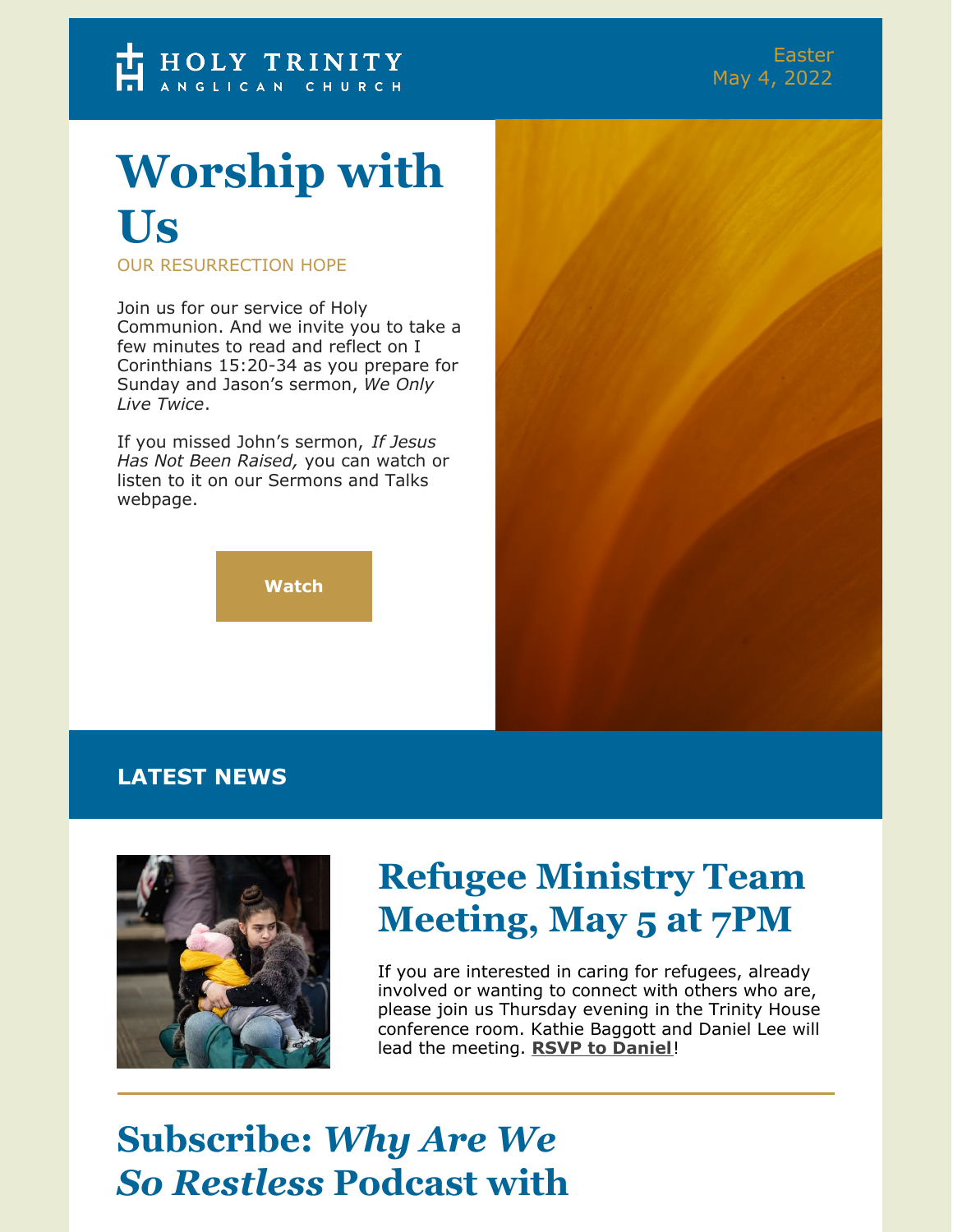#### **John Yates**

Do you recognize a restlessness in yourself? Then listen in to John's podcast as he critiques our culture, the ways that it forms us and then invites us into new ways of being. Be sure to stay on for the ensuing application-focused discussion pertinent to our daily lives. Two of John's six talks are up on Spotify and Apple Podcasts – and the third will be released Friday! Search for "Holy Trinity Anglican Church Podcast" on either platform or **find out how to access the podcast, review the episode titles and then [subscribe](https://htcraleigh.org/resources/videos/)** to receive it weekly to your device!





# **A Night of Praise and Prayer, May 15 at 5PM**

We're excited to come together in the beauty of our sanctuary for a dedicated time of joyous praise and prayer on Sunday, the 15th. Claudia will lead us in prayer and Daniel and Crystal will lead us in song. Join us and let the Holy Spirit speak to your heart during our evening of worship. Check the **website [calendar](https://htcraleigh.org/calendar)** for details.

#### **Single Women's Spring Gathering, May 15 at 5PM**

If you are single – never married, divorced or widowed – plan to come on the 15th for a fun, casual get-together at Susan Josephson's. **RSVP to [Susan](mailto:sjosephson@htcraleigh.org)** and be sure to ask what you can bring! All the details are on the **website [calendar](https://htcraleigh.org/calendar)**.





## **Churchwide Picnic, May 22 at 5PM**

Mark your calendars for our spring potluck picnic! We'll provide barbecue, cole slaw and hush puppies and ask that those with last names between A-G bring a dessert and those between H-Z bring a side dish (salads, pasta salads, bread, vegetables, mac n' cheese, etc.). We can't wait to see you on the 22nd!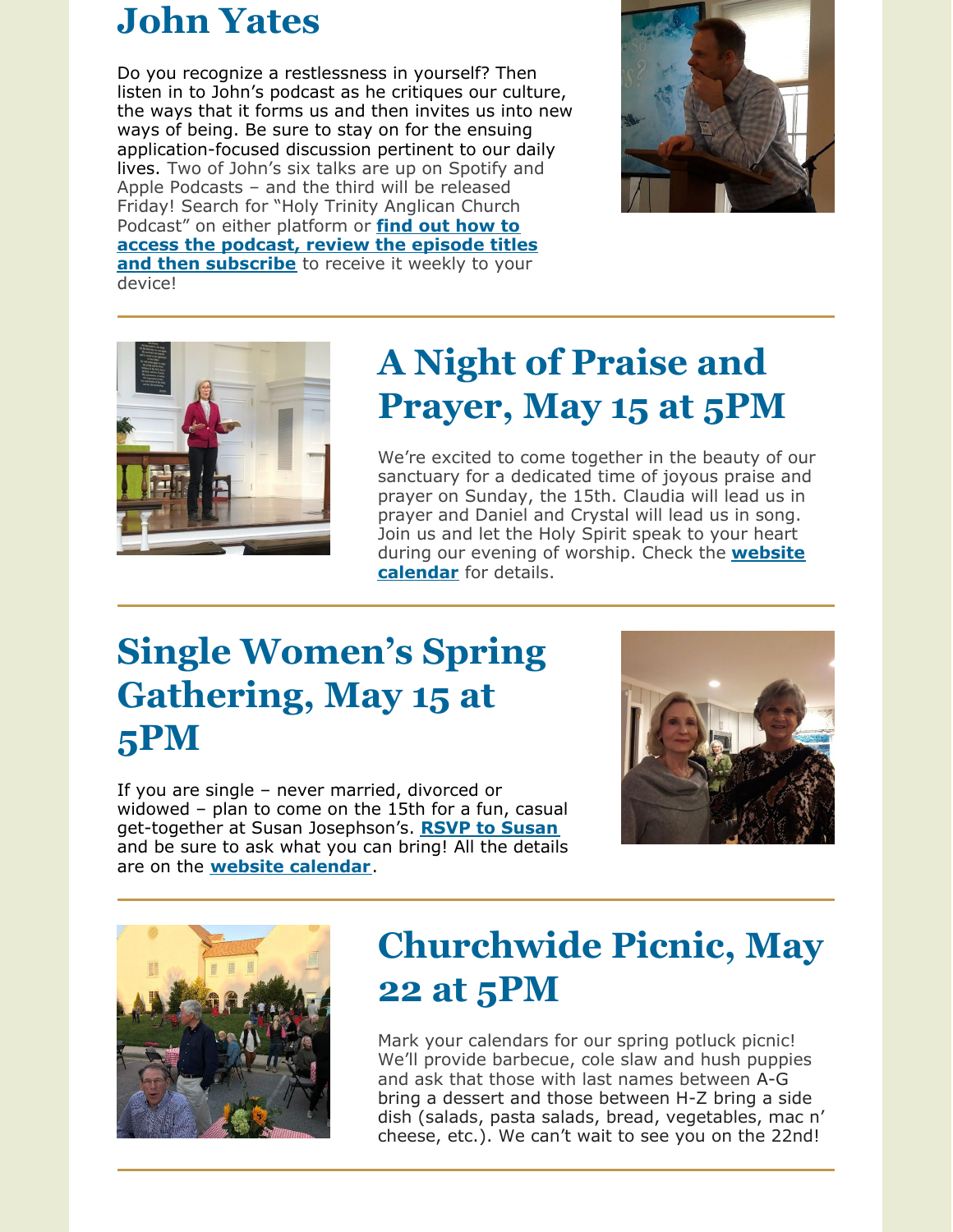## **Reminder: National Day of Prayer Service Tomorrow at Noon**

Pray for our nation at Bicentennial Mall, near our Capitol. This May 5 service is sponsored by **Capital [Commission](https://htcraleigh.org/connect/serve/serve-our-city/#Capital-Commission)**, one of our local outreach partners. Park in our lot and walk across the street to the mall.





## **Just One Spot Left: Seven Date Nights (Marriage Course)**

"*The Marriage Course was not only enjoyable but also very helpful in assessing the strengths and weaknesses of our marriage. We have known each other since we were 13 yet had not discussed many of the questions we were asked to consider in this study. The video segments and the one-on-one discussions led us to a deeper understanding and appreciation for each other. We highly recommend this course to couples of all ages.*" Lynn and George Edwards

To learn more about this seven-week course starting June 12 and to sign up, visit https://htcraleigh.org/seven-date-nights/

# **New Listening Devices Available**

If you would like an extra boost to better hear during our worship services, please check out our new listening devices on the table to the left of the double doors in the lobby. It is so easy to download the app to your phone or plug in your ear buds or hearing aid to the device, adjust the volume and you are set! An easy-to-follow instruction sheet is next to the devices!



# **Spotlight on Refugee Hope Partners Welcome**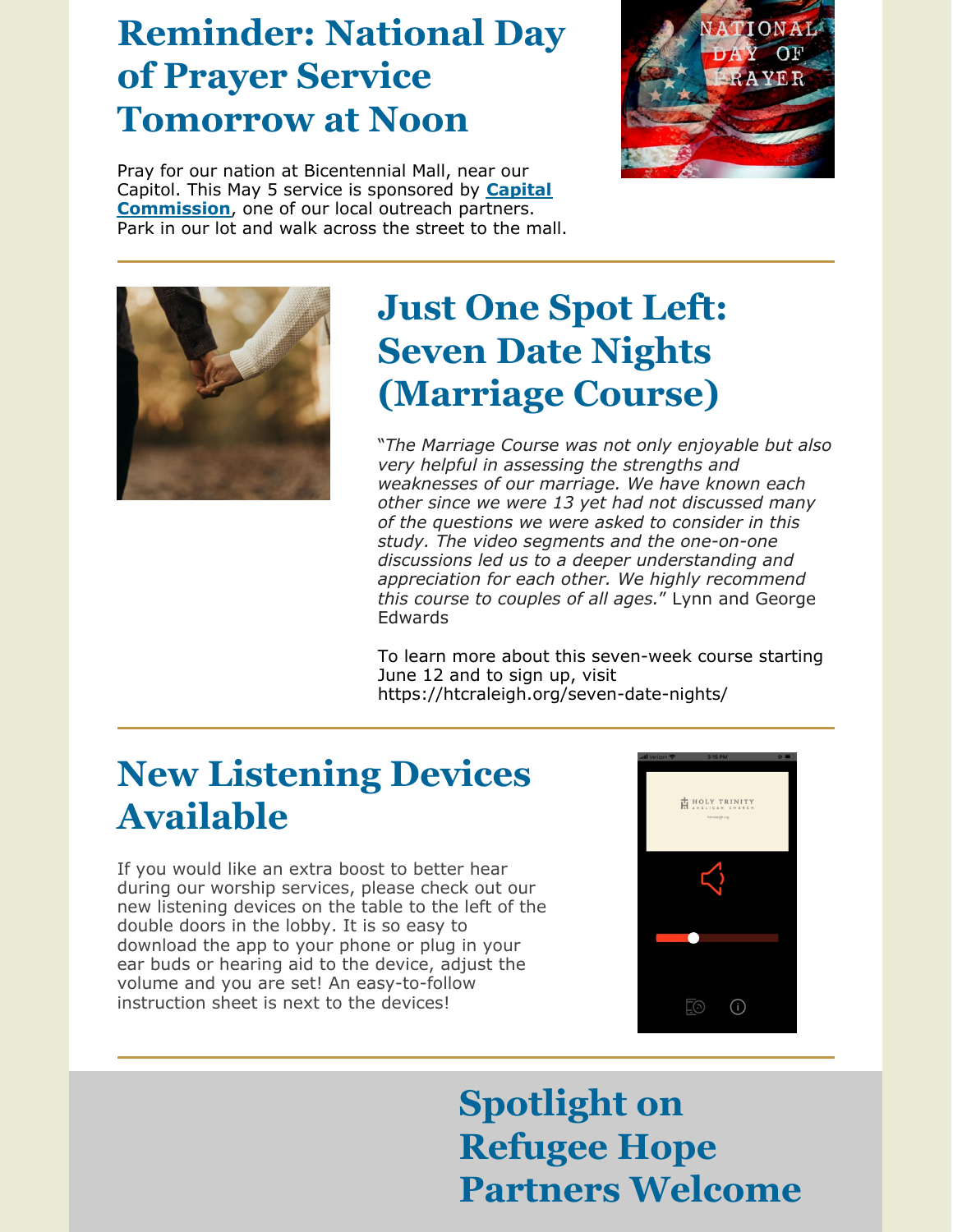

#### **Center**

Holy Trinity local outreach partner Refugee Hope Partners is in the midst of outfitting their North Raleigh Welcome Center for powerful gospel ministry to refugee neighbors, including new arrivals from Afghanistan and eventually Ukraine. If you'd like to participate by donating to the ministry of welcoming refugees in Jesus' name, click the QR code for a list of needed items. Contact **[Daniel](mailto:dlee@htcraleigh.org) Lee** for more info.

#### **UPCOMING EVENTS**

#### **MAY. 8**

**Song for Mother's Day** Calling all grade schoolaged kids to join in singing *Give Me Jesus* during the worship service on Mother's Day. Reach out to **[Beth](mailto:byoumans@htcraleigh.org)** if your child can participate! We'll be practicing in between services.

# **MAY. 22**

**3rd Annual Downtown Scavenger Hunt** Students will be placed in teams with adult leaders and be challenged to take fun pictures and short videos in downtown Raleigh. Contact **[Matt](mailto:mdesmarais@htcraleigh.org)** for the details!

# **MAY. 28**

#### **Fathers Forever Car Wash**

Plan to come to the Trinity House parking lot to support fathers who are working toward a Car Care Specialist certification in order to provide for their families. Watch for more details!

#### **Full [Calendar](https://htcraleigh.org/calendar/)**



#### **LISTEN**

Holy Trinity sermons are on Spotify for Android and iPhone phone users! Simply download the Spotify app, create a free account and search



#### **PRAYER**

If you are suffering from any kind of illness (physical, emotional or spiritual) and would like a small team of Holy Trinity prayer ministers to pray



#### **VISIT**

Meet with Claudia on Tuesdays in her office or via Zoom to talk over a pastoral or theological concern or just to catch up with a member of our